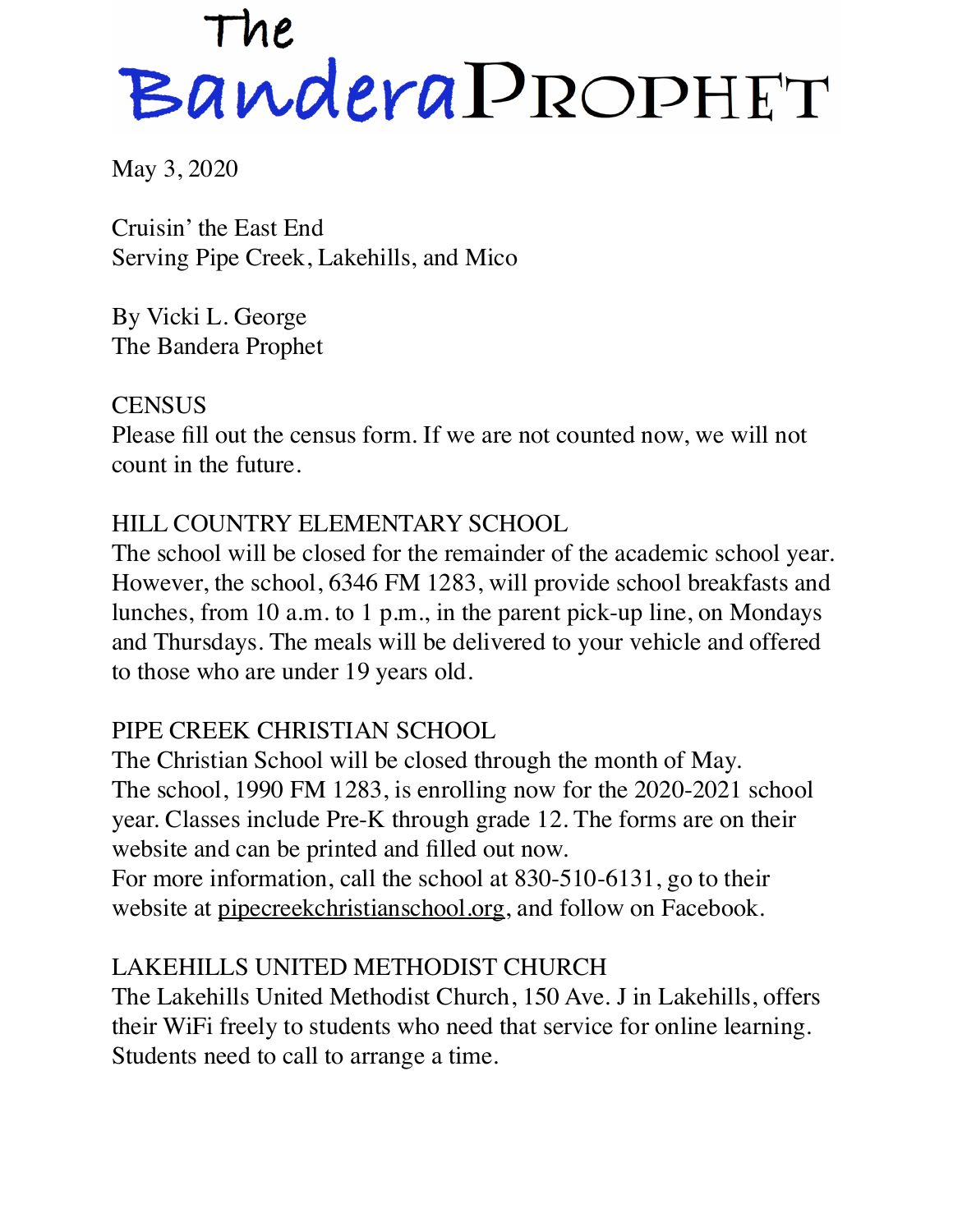Bread of Life will continue to offer meals "to go" on Mondays, at 5 p.m. They also have some food pantry items for those who need them. For more information, go to their website at [lakehillsumc.org](http://lakehillsumc.org) or call 830-751-2404.

Follow them on Facebook for updated information.

## **CHURCHES**

Pipe Creek Presbyterian, Western Heritage Cowboy, Lakehills Baptist, Lakehills United Methodist, have canceled all church activities at the church buildings, including Sunday morning services. Each will provide live streaming of their Sunday morning services on Facebook.

# NEW LIFE RESALE

The thrift store, 1990 FM 1283, is now open to the public but will accommodate only 10 shoppers at a time. They will provide hand sanitizer. Their hours are Tuesday-Wednesday, from 10 a.m. to 3 p.m. and Thursday-Saturday, from 10 a.m. to 5:30 p.m.

They can accept donations by arrangement. Their proceeds support Pipe Creek Christian School.

They are located at 1990 FM 1283, Pipe Creek, next to the Christian School. For more information, call 830-510-3050, and follow on Facebook.

# TRIPLE H EQUITHERAPY

will hold the 20th Annual Trailride and Scavenger Hunt on Saturday, May 9. The gates will be open at 791 Backhaus Road, Pipe Creek, at 8 a.m. Lunch will be served from 11 a.m. to 1 p.m. The event will end at 4 p.m.

Tickets will be available at the gate. Riders will pay \$35; adult non-

riders are \$15; and children under 12 non-riders are \$5.

There will be entertainment for non-riders on the grounds.

They will post updates on Facebook and their website, [triple-h.org.](http://triple-h.org)

# HUDSON'S AUTOMOTIVE